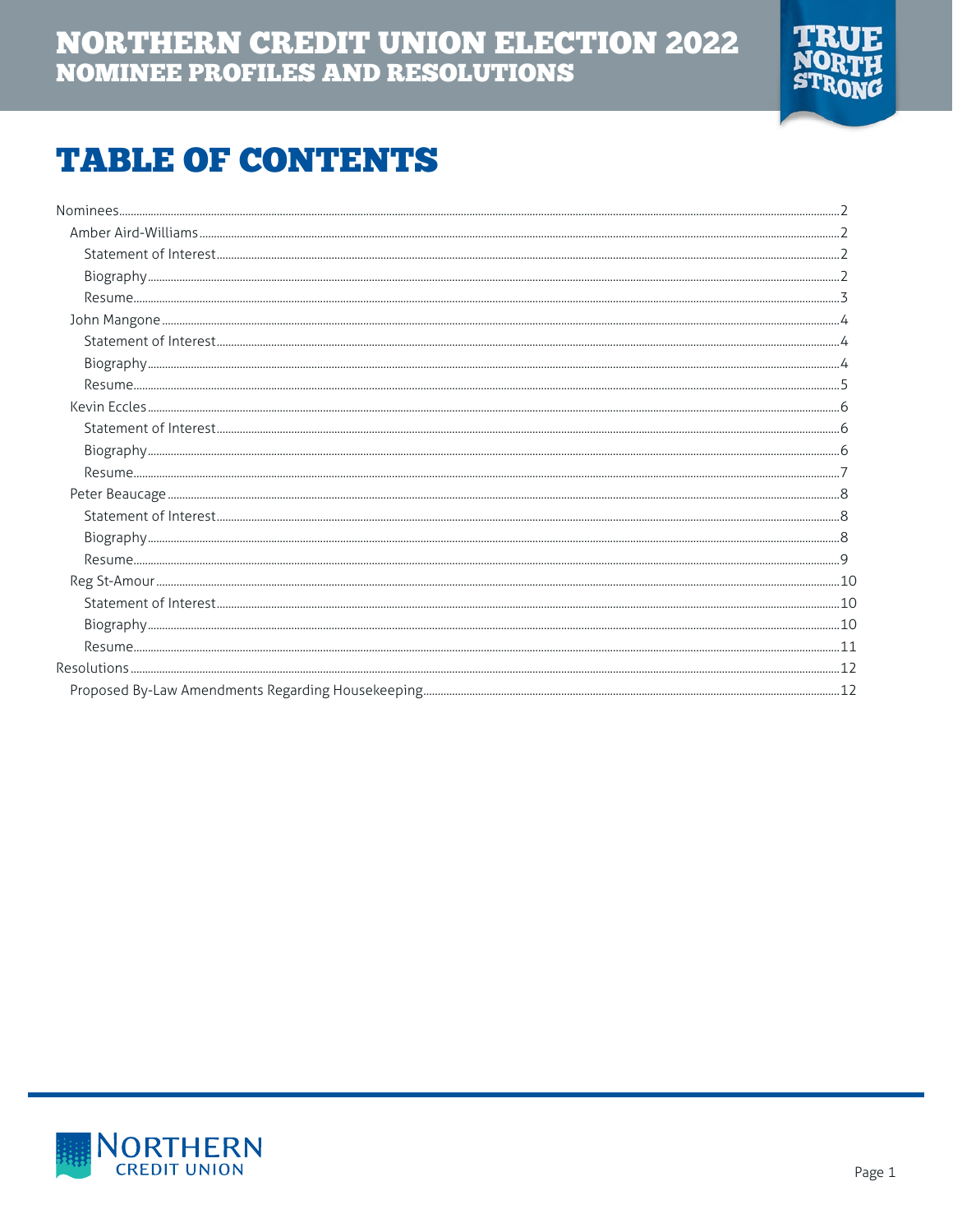

#### <span id="page-1-0"></span>AMBER AIRD-WILLIAMS



### **STATEMENT OF INTEREST Credit union focus**

I am a third-generation credit union member. My grandfather was on the credit committee for his steel workers credit union, my father was an active member of his association and my mother a director for her local credit union. They instilled in me the importance of people helping people and the cooperative philosophy of "members supporting members". I have been a credit union member for over 20 years and encouraging the same with my own children who all have had Credit Union accounts.

#### **Passion for giving back**

I believe in giving back through volunteering and have had the privilege to use my education and training as a designated accountant and an accredited credit union director to help support several boards understand risks, opportunities and to address their specific challenges. Outside the boardroom, I have also supported various groups including Scouts, soccer, Run for the Cure and an investment club.

#### **Looking forward**

As a result of the changes our society is being faced with, we are being cautioned that things may never fully go back to how they were 2 years ago. This, while daunting, also provides an opportunity to take the lessons learned over the last 24 months and explore ways to stabilize the many positive changes made while ensuring we identify and mitigate risks and safeguard member assets.

I respectfully ask for your support to serve as a director of Northern Credit Union.

# **BIOGRAPHY** *Director of Finance, SC Johnson Professional CA Inc.*

Amber has been a professional accountant for 20 year starting as an auditor and moving in to more senior roles. Areas of specialization include: budgeting, treasury, system implementation, strategy, ERM and internal controls. In her current role she is responsible for Finance, HR and Information Technology. She completed her Chartered Professional Accounting (CPA) designation in Canada through the CMA route followed by the CPA designation in the US through the University of Chicago. Prior to her accounting designations, she completed a Bachelor of Mathematics with an information systems management option, followed by an MBA with a focus on Strategy. She has been a director on numerous boards, including the local soccer association, Education Credit Union, and Wentworth Investment Group. As a director she has completed both the Level 5 and the CUDA program including the Accredited Credit Union Director designation through Dalhousie. Positions on these boards have included Vice Chair, and Chair of Governance, Audit, and Nominating. Raised with a focus of giving back, she has been volunteering from a young age. These volunteer opportunities have included coaching, refereeing, scouting, Junior Achievement, and Run for the Cure.

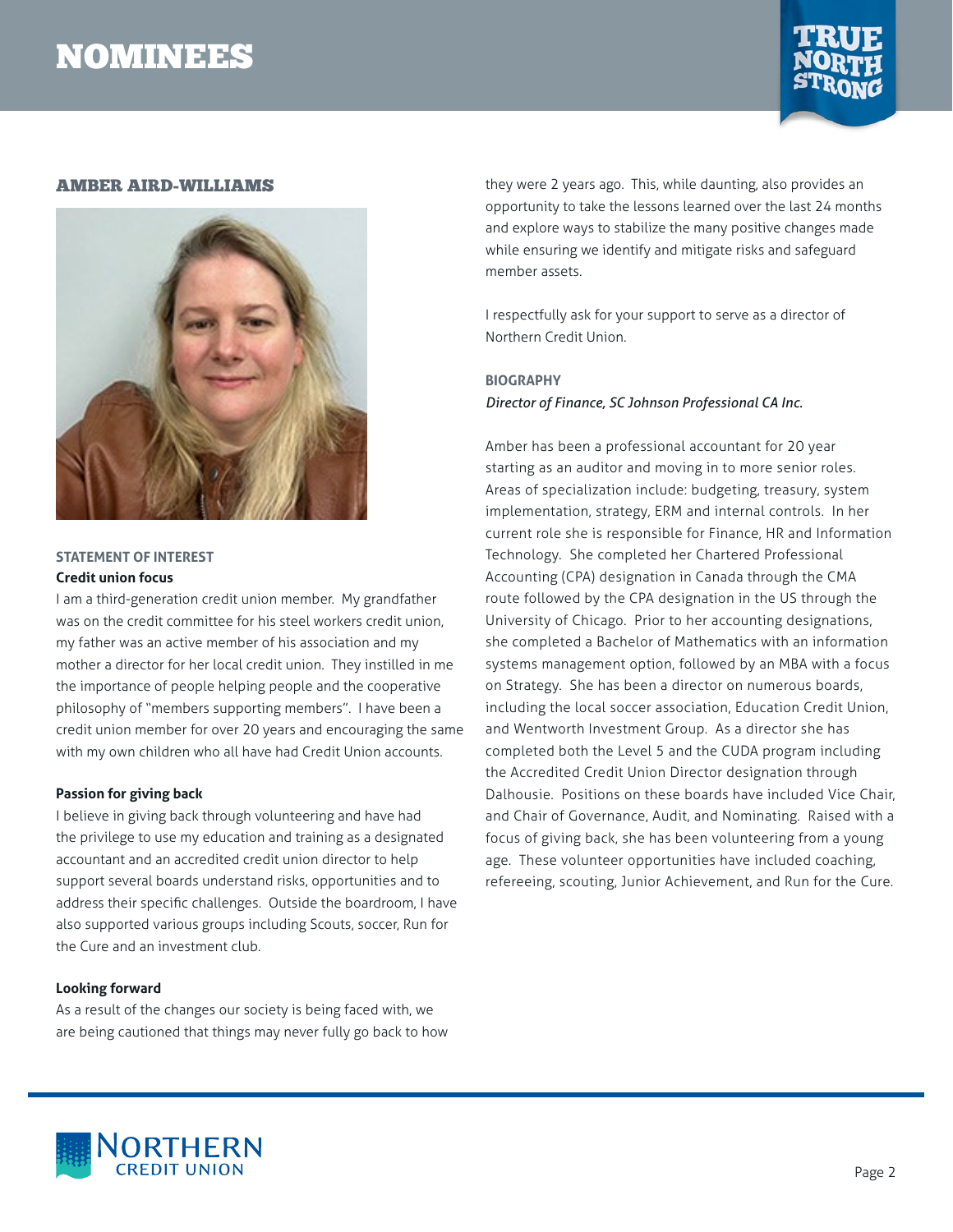

#### <span id="page-2-0"></span>**RESUME**

BMath, MBA, CPA(US), CPA, CMA(Canada), Bed

### **Strategy | Audit | Governance | ERM**

I am an experienced designated director with a background as a Financial Professional with an emphasis in Strategic Planning and Risk Management.

#### **Areas of Expertise**

- Strategy Focus
- Financial & Cost Validation
- Budget Validation
- Risk Assessment
- Problem Solving
- Financial Statement Interpretation
- Audit (Internal/External)
- Team Leadership & Development
- Internal Control Evaluation
- Value Stream Mapping
- Coaching & Mentoring
- Negotiation
- Treasury Operations
- Change Management/Kaizen
- Strategic Planning
- Public Speaking & Presentation
- Goal Setting
- Event/Project Management

### **Director Experience**

**Wentworth Investment Group**, Hamilton, ON (volunteer Director), 2000-Present

Roles & Committees - Membership committee, Board Secretary

# **Educational Credit Union**, Kitchener, ON (volunteer Director), 2008-2018 Roles & Committees: - Vice Chair, Chair of Audit, Chair Governance, Chair Nominating, Member of (Audit, Governance, CEO recruitment)

Significant events during tenure: Merger, CEO retirement, CEO recruitment

Specific Education: completed Level 5 program, completed CUSource CUDA program, received ACCUD designation, Director forum participant, numerous PD courses

### **Education**

**Accredited Canadian Credit Union Director**, Dalhousie University, 2012

**Bachelor of Education** (Adult Education), Brock University, 2012 **CMA Institute Certified Management Accountant Designation**, 2003

**CPA Designation**, Chicago, IL, 2002

**Master of Business Administration**, Wilfrid Laurier University, 2002, Emphasis Strategy

**Bachelor of Mathematics**, University of Waterloo, 1999, Information Systems Management

**Other relevant courses**: Lean Accounting, Project Management, ISO 9000-2000 Internal Auditor Certification, Microsoft Office, Corporate Governance, Strategic Planning, Enterprise Risk Management (ERM), Internal Controls, Cyber Security.

### **Extra-Curricular Activities**

Soccer Coach, Cambridge 2006 - Present Run for the Cure participant, Kitchener, 2008–present Modatek Soccer co-ed player, Milton 2010 - 2015 Manulife Soccer co-ed player, Waterloo 2001-2008 Soccer Coach, Referee, Hamilton 1993 – 2000

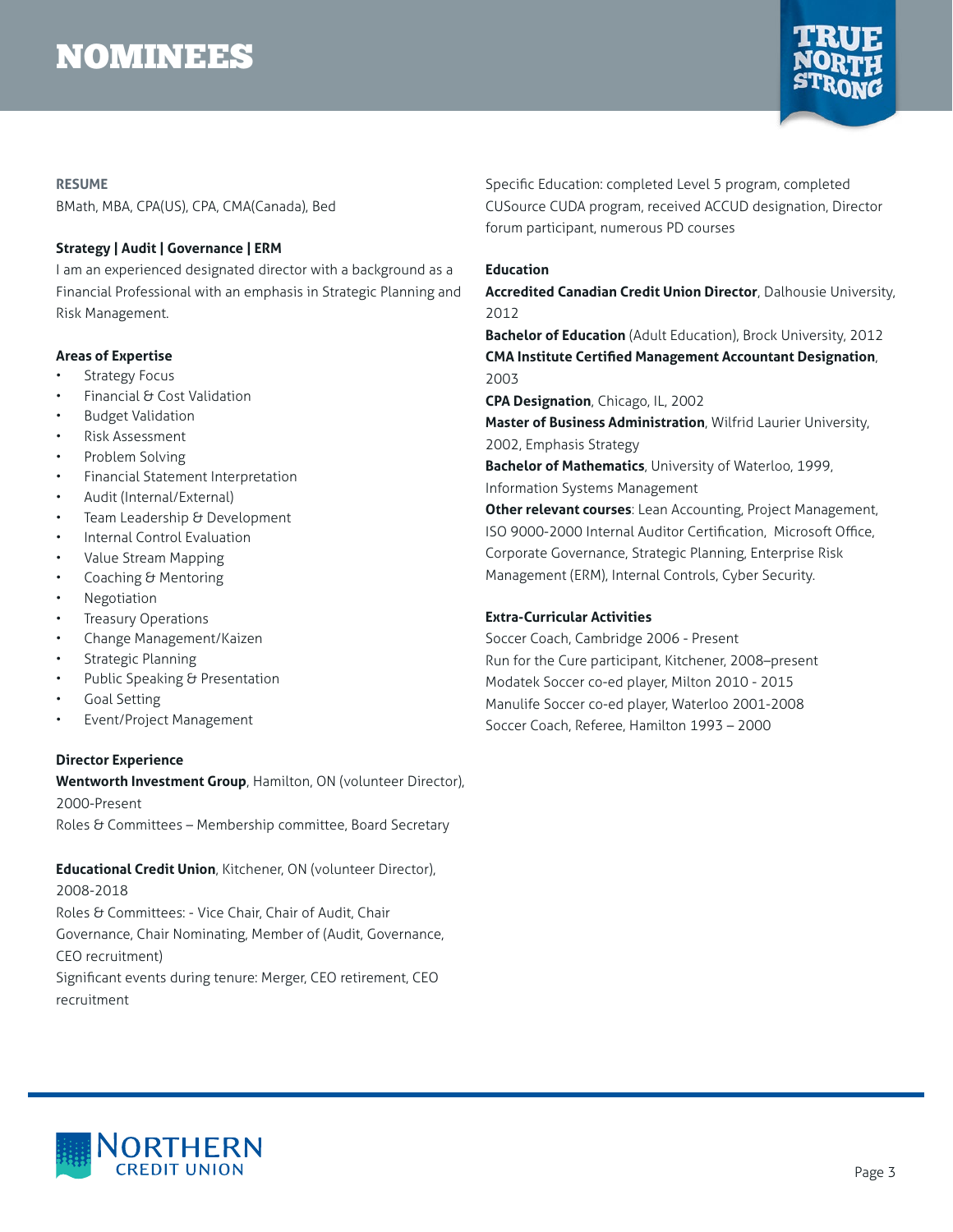

### <span id="page-3-0"></span>JOHN MANGONE



#### **STATEMENT OF INTEREST**

John is pleased to submit his interest in the position of Director for Northern Credit Union. His skills, knowledge, qualifications, education and years of credit union experience meet the criteria required to be a member of the Northern Credit Union Board of Directors.

John believes Board Directors play an important leadership role in the governance and oversight of the Credit Union. Overseeing the direction and financial performance of Northern Credit Union is the responsibility and duty of a Director. Directors are responsible to the member-owners and stakeholders of the Credit Union to make informed decisions in the best interest of all Northern community branches.

The Board plays a key role ensuring that Northern Credit Union creates and protects services valuable to members.

John's interest is in helping strengthen communities, making a difference and being a team player growing member based co-operative organizations. He brings to Northern Credit Union 32 years of management work experience in Social Services and over 26 years in Board Governance in the not-for-profit sector of Northern Ontario. Helping Northern Credit Union remain financially secure, relevant and member focused is John's way of giving back and supporting community businesses.

In his work, John plays a key leadership role in helping people meet their financial, housing, child care, educational and employment needs. Many of the providers of services use the co-operative model. Having a broad perspective on social and financial challenges facing credit union members is helpful in overseeing strategic plans. John seeks your support and requests your vote.

#### **BIOGRAPHY**

John has been a Director of Northern Credit Union since 2005. Over the past 16 years, John has served on the Audit, Governance, Financial, Nominating, Building and various special committees of the Board. John has been a Northern Credit Union member for 44 years.

John has played a key leadership role in promoting education, lifelong learning and the benefits of financial literacy. He has promoted our communities and the Credit Union system by taking active roles in supporting the 7 principles of co-operation, ESG (Environmental, Social, Governance), DEIA (Diversity, Equity, Inclusion, Accessibility) and interests of member-owners. In the community, John values co-operation among co-operatives, safe neighbourhoods to live, social inclusion, education and concern for our health care system.

In support of education and lifelong learning, John has enrolled in courses annually to improve his Director skills and competencies. John completed training in 2021 on Governance, Capital Management, Financial Statements, Cyber Risk, Securitization, Executive Compensation, Security Awareness, Pandemic Management, Diversity and Inclusion.

In 2016, John completed the Accredited Canadian Credit Union Director (ACCUD) Program. He graduated from the Credit Union Director Achievement Program (CUDA) in 2013. Assessed by

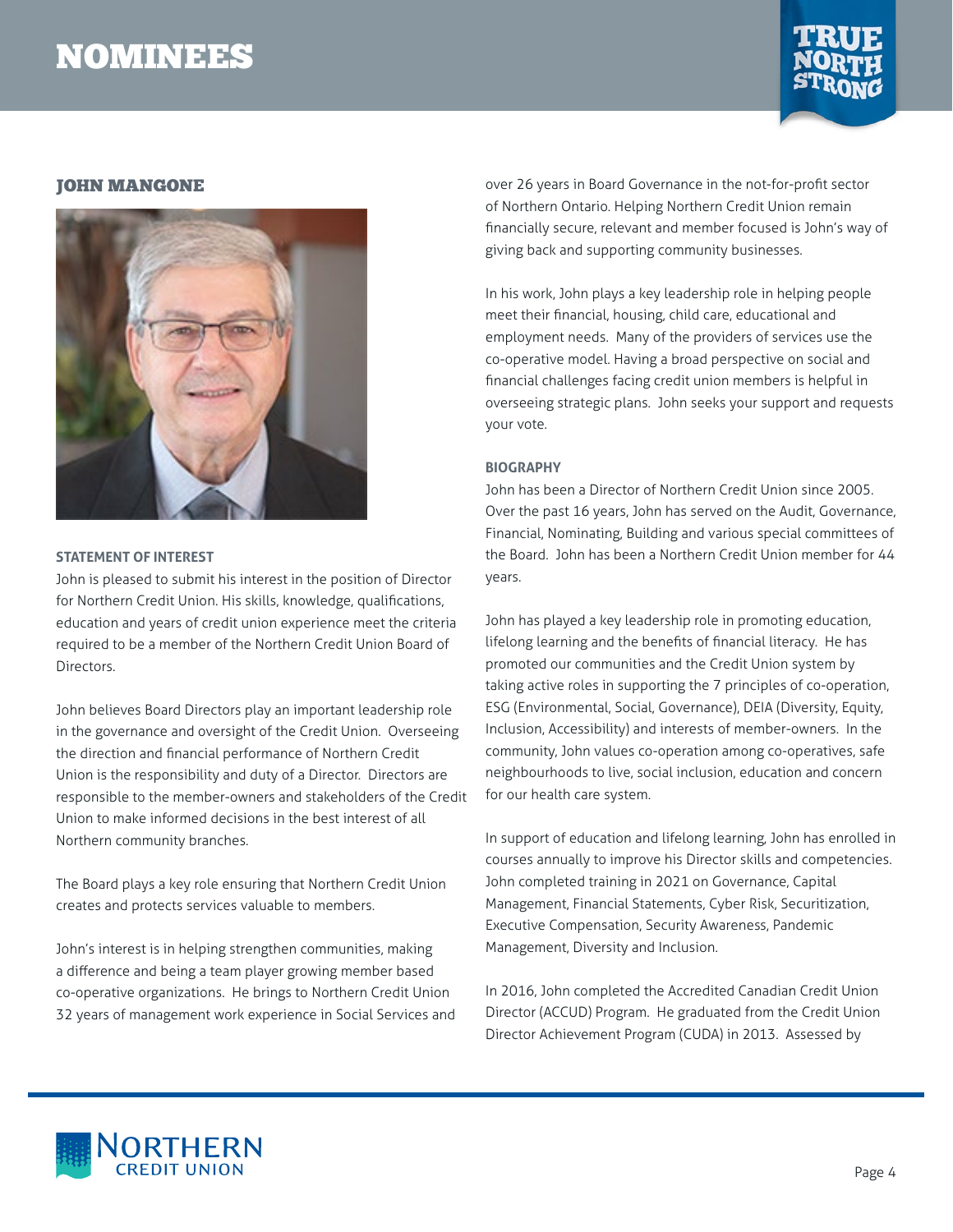

<span id="page-4-0"></span>an independent third-party consultant, John is strong on all Director skills required by Provincial regulator Financial Services Regulatory Authority of Ontario (FSRA) and Northern Credit Union.

John currently is an active member of the Audit and Governance Committee. He plays an important Board role overseeing internal, external audit processes, risk and best practices to Northern Credit Union governance policies. He ensures tough questions are asked and addressed by Management.

#### **RESUME**

**Northern Credit Union Background** Accredited Canadian Credit Union Director

Director - Board of Directors – (2005 - present)

Chair Experience - Nominating / Building Committee

Committee Member - Audit (2005 - 2022), Governance (current), Financial, Building

Special Committees - Delegate Model Review Task Force, Corporate Social Responsibility (CSR),

Director Compensation Ad Hoc Committee (current)

Delegate Background - Past Delegate Chair & Vice-Chair - Sault Ste. Marie Branch Delegates

Delegate Liaison - Sault Ste. Marie, Chapleau, Elliot Lake

Member - Directors' Forum Co-operative

Award - Credit Union Long Term Service - 2018

Member - Northern Credit Union – 44 years

#### **Educational Profile**

Honours Bachelor of Arts in Psychology - University of Waterloo

Director Accreditation Program (ACCUD) - CUIC / Dalhousie University

Credit Union Director Achievement Program (CUDA) - CUSOURSE

Continuing Education - Governance Solutions, CCUA, CUES, Directors' Forum Co-operative

#### **Employment**

Privacy Manager - District of Sault Ste. Marie Social Services Administration Board (2020 - present)

Manager - District of Sault Ste. Marie Social Services Administration Board - (2016 - 2020)

Manager - City of Sault Ste. Marie - (1999 to 2016)

Supervisor - City of Sault Ste. Marie – (1993 to 1999)

**Community Involvement / Volunteer Experience** Chamber of Commerce - Member

Algoma Family Services - Member

Friends of the Library - Member

Knights of Columbus, Council #932 - Member

Ontario Municipal Social Services Association - Member

Past Board President - Program Read, Sault Community Career Centre,

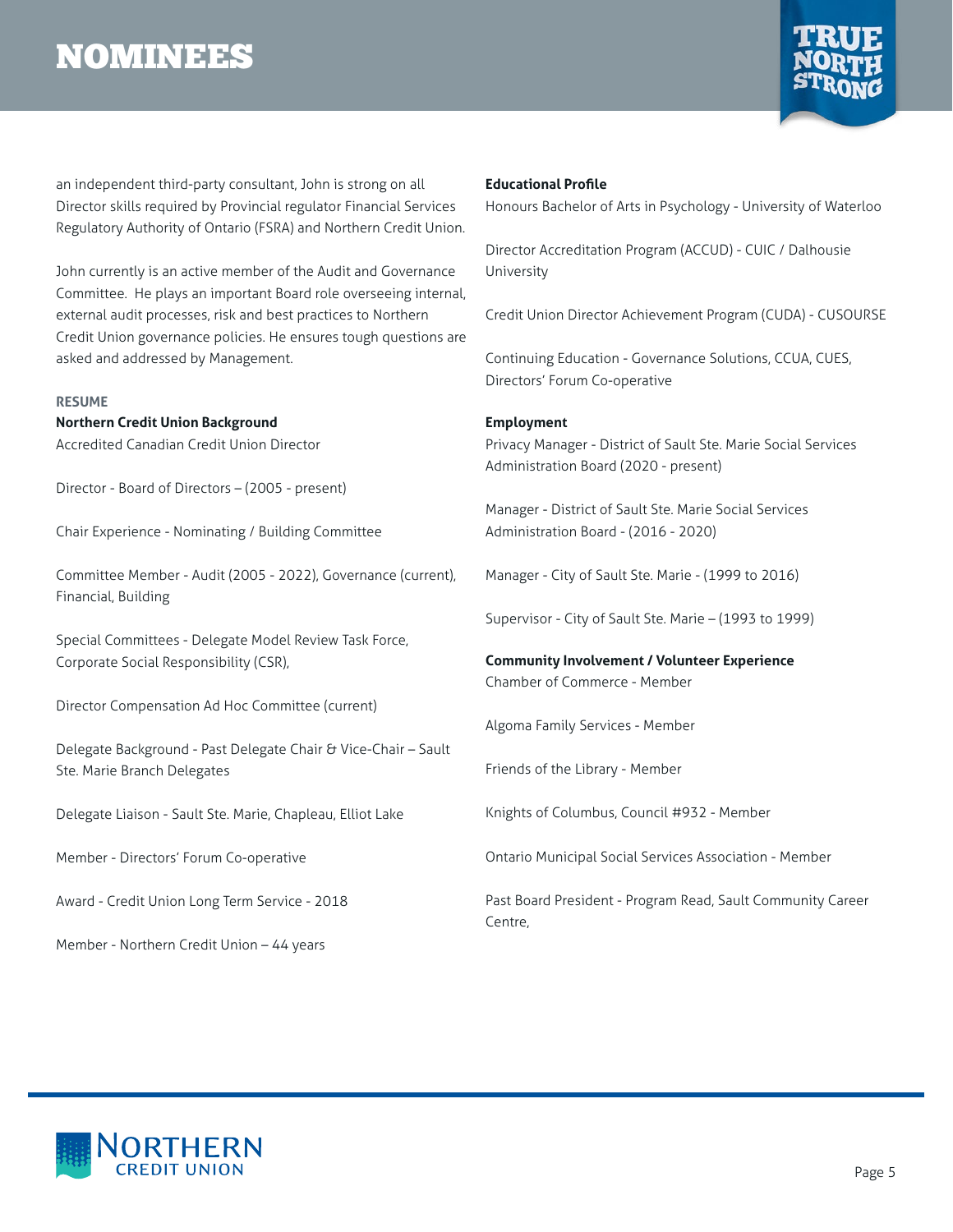

### <span id="page-5-0"></span>KEVIN ECCLES



**STATEMENT OF INTEREST** Hello to all members of Northern Credit Union

My name is Kevin Eccles and it has been my privilege and honour to be an elected director of the governance board of Northern Credit Union for the last six years.

The past six years have seen a great change in the financial industry from a regulation stand point to the delivery of products and service to the members of the corporation. I will say it has been a struggle at times to keep up with the change. I am proud of the work the board team has done to keep your credit union relevant and competitive in the very fierce financial market space.

Drawing on my family background of involvement in the cooperative model along with my own experience, continual governance education and knowledge I make a commitment to you the members that I will work hard for our credit union to continue to grow and deliver the best option for all of our financial needs.

Thank you for the opportunity to represent you, the members, on this great cooperative model called Northern Credit Union. Lastly thank you in advance for the consideration of your vote in the upcoming election.

#### **BIOGRAPHY**

Good day to my fellow members of Northern Credit Union.

My name is Kevin Eccles and I have been a director on the Northern Board of directors for the past 6 years. The question is how did I arrive at this point and what have I done that qualifies me to earn your trust and confidence to vote for me again this election year.

I was born and raised on a dairy farm in Grey County just outside of Durham, in Saugeen country. After graduating high school I was off down the highway some 50 miles to the south to the University of Guelph where in 1979 I graduated with a Diploma of Agriculture. I returned home and went into partnership with my father and we expanded the dairy herd from 30 milking cows to 60. In 1997 we made the decision to disperse the herd and farm because of my partners failing health. I continued to work in the agriculture field in direct sales, retail sales and farm labor while also getting involved in municipal politics for the next 18 years. I was proud to serve my community as an elected official and be head of council for 12 of those years. It was in these years that I received and experienced a lot of training in leading a governing body and chairing meetings and committees.

Throughout all of my days I have kept myself involved in the growth of my community by taking my turn on a lot of cooperative, volunteer, and sport groups that make any small town flourish. It is because of this experience and training received in these roles that I feel I have the necessary credentials to fill some of the gaps to make the board of Northern Credit Union a continuing successful functioning body for the benefit of us the members.

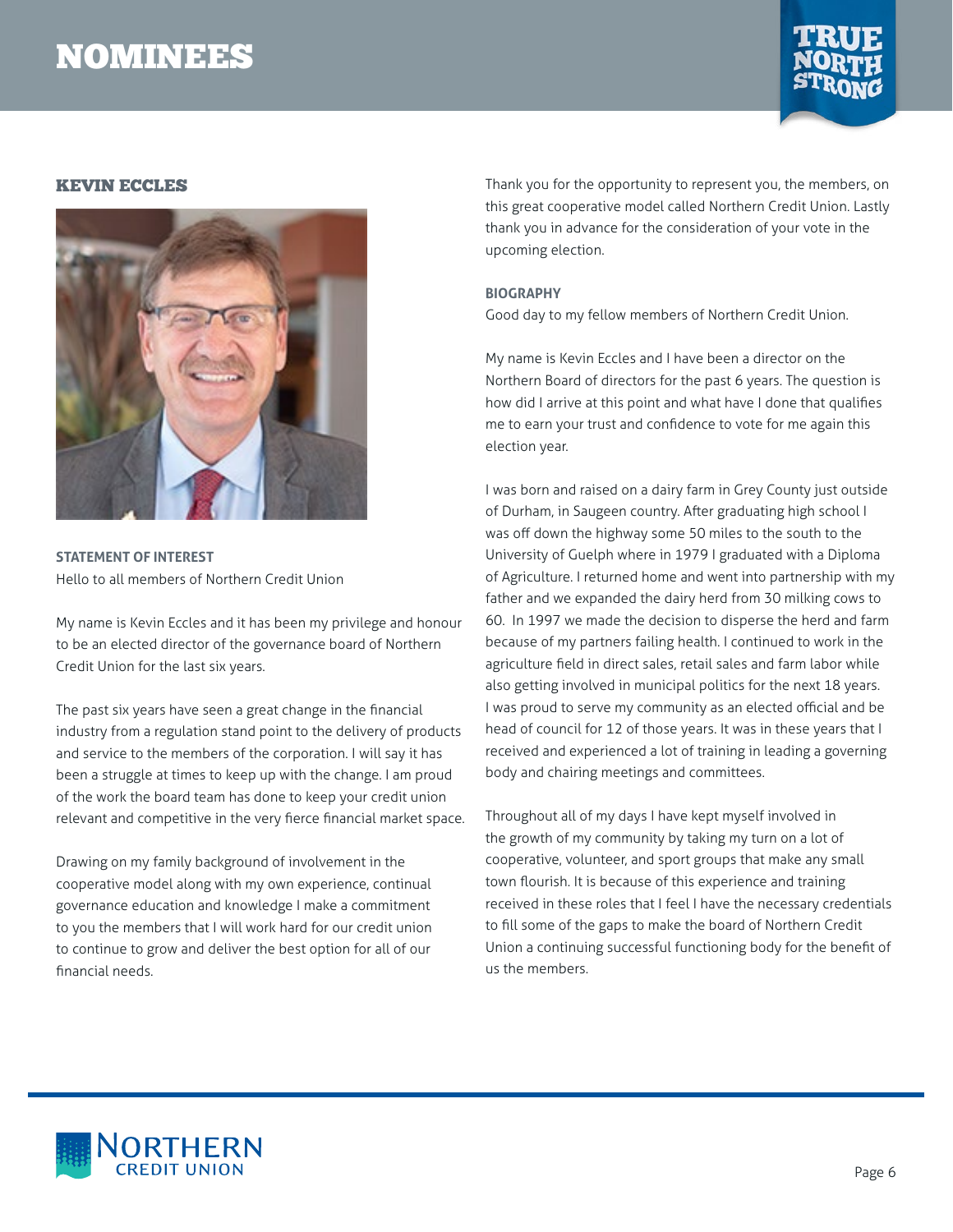

#### <span id="page-6-0"></span>**RESUME**

**Education** University of Guelph OAC 79A

Diploma of Agriculture

Grey Highlands Secondary School 1977

#### **Work experience**

Partnership with my father in Linecco Holsteins dairy farm 1979 to 1997

1997 to 1998 sales representative for Pickseed forage company

1998 to 2000 sales rep and store manager for Paul Grubb Ag. Services

2000 to 2006 Farm labourer and barn manager for Select Auction and Sale services

2000 to 2018 Municipality of West Grey as an elected official last 12 years as Mayor

2003 to 2018 County of Grey council 3 times elected as head of council

#### **Board experience**

1980 to 1989 United Cooperatives of Ontario (Durham)

1981 to 1989 Grey/Bruce regional cooperative board

1979 to 1997 Grey county Holstein association

2002 to 2008 ,2014 to 2018 executive member of Saugeen conservation board

2002 to 2015 Saugeen Credit Union chair for three terms

2003 to 2009 Ontario Trillium board Grey/Bruce/Huron/Perth

2006 to 2018 Ontario association of Police Services Board

2007 to 2016 Grey/Bruce Health unit chair two terms

2012 to 2016, 2019 to present Germania Mutual Insurance

2015 to present Northern Credit Union presently Vice Chair

2019 to present Durham Hospital Foundation presently Vice Chair

#### **Recreation**

Family time with all generations (especially grandkids) Coaching minor hockey for over 30 years presently U15 (Bantam) Enjoy golf in the summer and hunting as opportunity presents Travel to wherever as restrictions allow

#### **Family**

I have been married with Jo-Ann for 40 years this March coming and we have been blessed with two children Brock and Brittny and six wonderful grandchildren

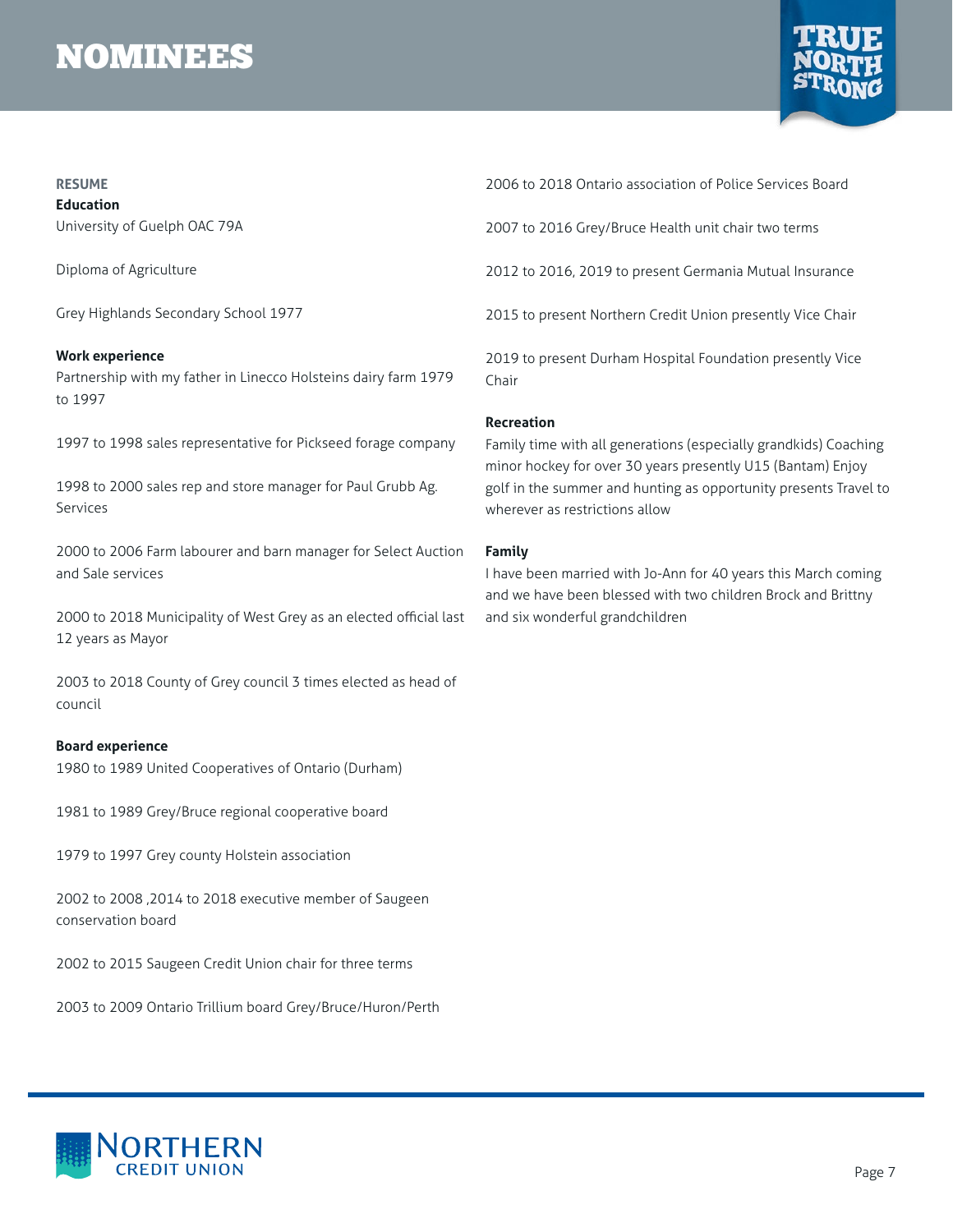

### <span id="page-7-0"></span>PETER BEAUCAGE



**STATEMENT OF INTEREST** Fellow Credit Union Members:

My name is Peter Beaucage and I am a current member of the Northern Credit Union Board of Directors. As a Timmins resident and loyal Northern Credit Union member, I support the work that is being done to help Northerners. I have been involved with Northern Credit Union since 1992, with my most recent involvement as a member of the Board of Directors. During the past three years, I have enjoyed serving on the Board and on various committees. As such, I would like to continue my service to Northern Credit Union as a member of the Board of Directors.

With an extensive background in Real Estate and Property Development, I have developed critical thinking and decisionmaking skills. As an entrepreneur, I believe in the values held by Northern Credit Union.

I recognize the importance of giving back. I would like to give back to an institution that has helped make my family's financial future better. I want to continue to be part of the change that will continue to attract a more vibrant membership. The future of Northern Credit Union has never been brighter.

I ask for your support so I may continue to serve as a member of Northern Credit Union's Board of Directors.

Yours Truly,

Peter Beaucage

#### **BIOGRAPHY**

Peter Beaucage, born in Sault Ste Marie Ontario, is the oldest of five siblings. Growing up with his father in construction gave him the opportunity to live in multiple areas of Northern Ontario such as Sault Ste Marie, Thunder Bay, and Sudbury. Ultimately, work took the family to Timmins ON.

As a young adult, Peter joined the same construction company as his father had worked in for so many years. Recognizing the potential for something more, Peter started his own construction company. After he married and had a family, he moved into real estate as his main profession.

Today, Peter is an award-winning Timmins Realtor who deals with residential and commercial sales, leasing, development and land assembly. Known for being able to see real estate opportunities across the North, he is sought out for his ability to find what his clients are looking for. With a knack for solving problems, making connections and building relationships, he makes the necessary things happen to get the job done.

A true Northerner at heart, he enjoys the great outdoors. Whether he's golfing, snowmobiling, boating or riding around in his vintage car – he's always ready for an adventure and a challenge.

In his spare time, he likes to travel, spend time with his family, and give back to a community that has given him so much.

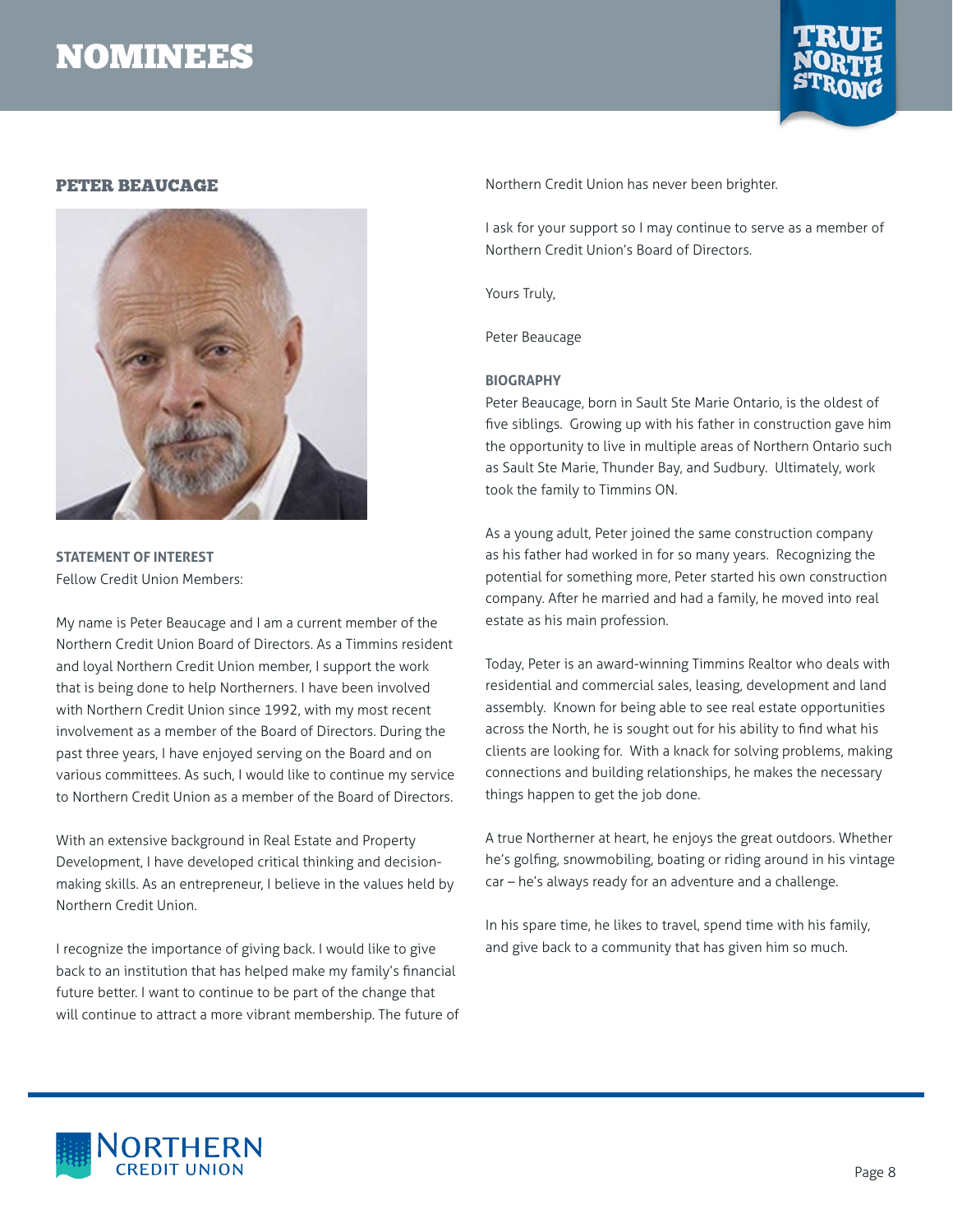

#### <span id="page-8-0"></span>**RESUME**

#### **Volunteer Experience**

Timmins Housing Authority 1982 – 1988 Member 1984 – 1988 Chairman

Housing Authority Advisory Council to Ontario Housing Corp. 1987 – 1988 Chairman

Victorian Order of Nurses Board 1992 – 1994 Director

Timmins Real Estate Board 1993 – 1994 Director 1994 – 1995 President 1995 – 1997 Chair multiple committees

Ontario Real Estate Association 1994 – 1997 Regional Director Northern Ontario Region

Northern Credit Union 2010 – 2019, 1992 – 1994 Delegate Member 2019 – present Member Board of Directors

#### **Education**

- Real Estate Sales Representative License (1976)
- Real Estate Sales Broker License (1978)
- Certified Commercial Investment Member candidate (1988)
- Fundamentals of Real Estate Investment and Taxation
- Fundamentals of Location and Market Analysis
- Marketing Techniques for Leasing and Selling Commercial Properties
- Impact of Human Behaviours on Commercial Investment Decision Making

#### **NCU Board of Directors Courses Completed**

- Accredited Director for Canadian Credit Union Association (CCUA)
- Strategy Planning and Oversight
- **HR Governance**
- **Risk Oversight**
- Value Creation by Transforming Capital Management
- Strategic Thinking
- Board Performance, Development and Evaluation

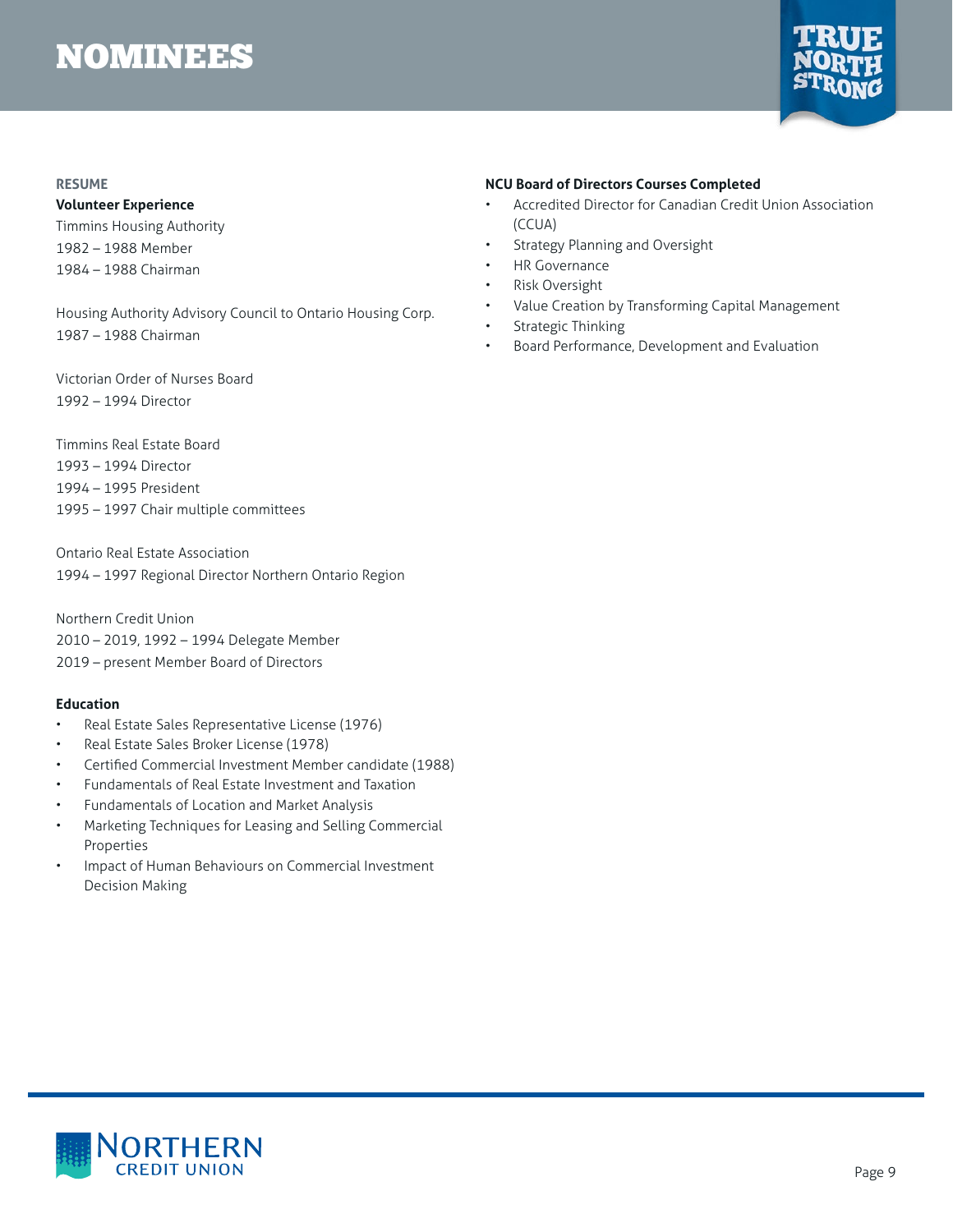

### <span id="page-9-0"></span>REG ST-AMOUR



#### **STATEMENT OF INTEREST**

My interest in joining the Board of Directors is two-fold. The first is related to the knowledge acquired over a 40-year career and utilizing the opportunity to contribute to a local organization that supports the community such as Northern's core purpose "Making a Difference in People's Lives".

The second is related to my plans to transition into retirement in the next few years and the need to balance both leisure and keeping active intellectually.

For members of the Board, looking to add a team member that supplements the current competencies and skills, I can offer the following:

- Expertise in Information Technology and Digital Strategy having held positions that have allowed me to grow my knowledge in this field
- Significant exposure to a regulated environment, both as a regulated entity and working to develop risk-based standards for the regulator
- Facilitating the implementation of risk-based control environment for 2 companies transitioning to public

companies on the TSX and Nasdaq and subject to Canada's Bill 98 and United States' Sarbanes Oxley requirements

- Strong understanding of the business landscape, a key requirement when advising my clients on strategy, leveraging technology, and executing against their strategic plan
- Board experience as a board member of the Sault Ste. Marie Innovation Center and Sault Area Hospital.

As an individual, I enjoy working in a team environment leveraging my abilities as a conceptual, top-down thinker, willing to give my perspective but also willing to adjust my perspective based new information acquired via the group discussion.

#### **BIOGRAPHY**

On a personal front, Reg and his wife Armida are empty nesters with two grown children.

Both are interested in contributing to their community, Armida is retired and volunteers at Arch and Alzheimer's. Reg continues to enjoy his busy work schedule but found time to volunteer by joining the Sault Area Hospital Board and filling several progressive roles including Board Chair.

As a consultant he has been providing organizations with strategic executive leadership services related to business transformation and information technology for the past 20 years. Prior to establishing St-Amour Consulting, Reg spent 21 years as a leader in transformation initiatives in the private and public sectors, including senior positions at Proximi-T, the Ontario Lottery Corporation, Digital Equipment Ltd and Laurentian University.

He has a proven track record in developing and delivering business solutions that introduce efficiencies in business processes. Time and again, he has demonstrated his effectiveness in a variety of senior roles, including Chief Information Officer, executive lead for large change initiatives, senior executive program/project manager, and as executive lead for large-scale systems implementation.

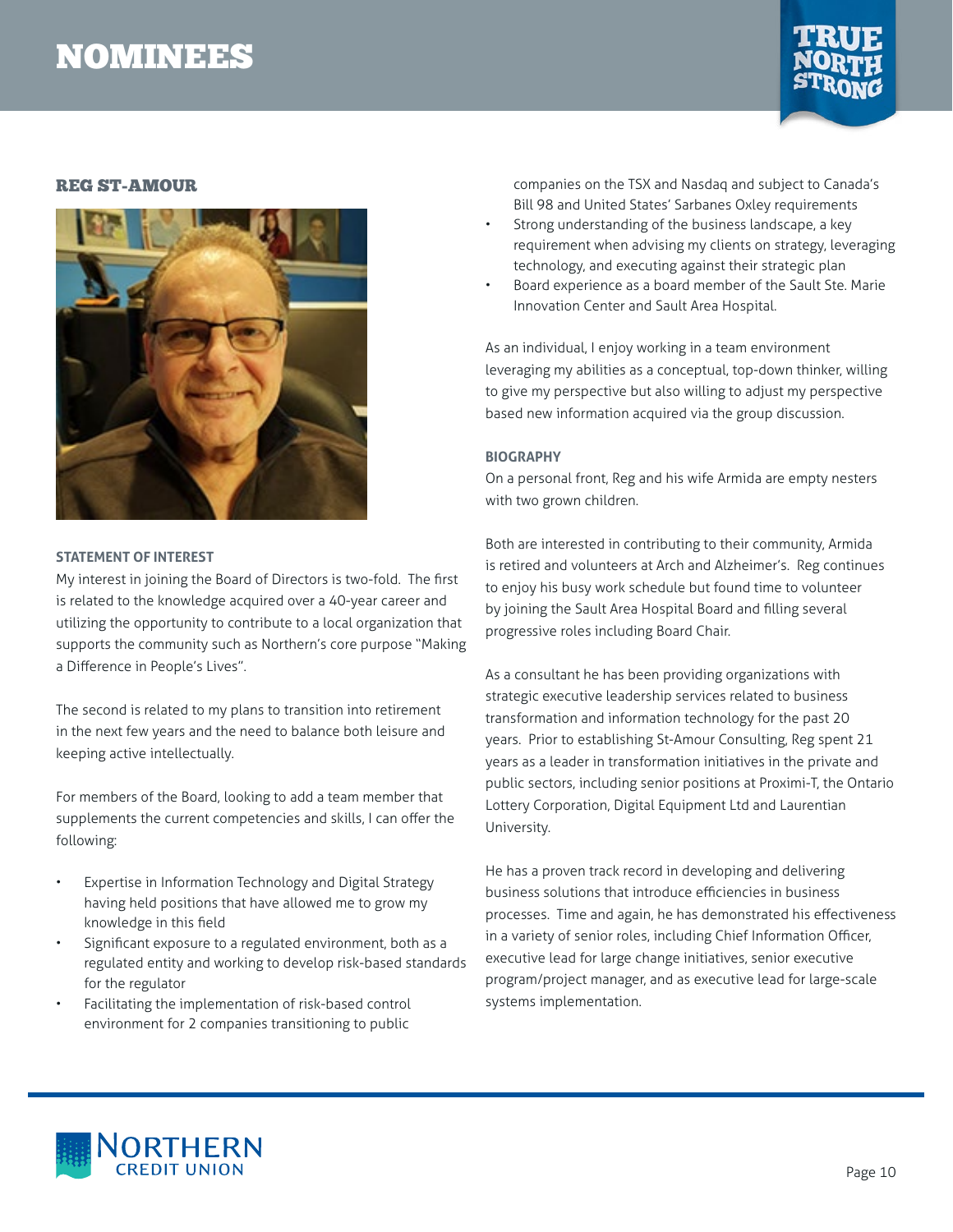

<span id="page-10-0"></span>Reg creates an environment where change can succeed and intended business results can be achieved. He leads organizations in the development of technology strategies that enable the achievement of corporate objectives and supports the planning and implementation of an organization's strategic plan. Reg is a well-rounded individual with an ability to take an organized approach to managing large volumes of work that come in the form of multi-projects and/or work streams.

#### **RESUME**

#### **St-Amour Consulting 2001 - present**

Senior and Executive Level Consultant, Business Leadership, Change and Technology

Provides support to leaders, teams and work groups undergoing business change. Aligns leadership and develop strategies, approaches and programs to support organization change initiatives and technology solutions. Some of the projects addressed under my consulting role:

- Digital Transformation (current) managing a multi-year program to expand the presence of my client's products in the Digital world; includes several workstreams to introduce new technology and business capabilities; ensure alignment with legal and regulatory requirements; ensures alignment with digital partners and sourcing 3rd parties to develop and operate the solution
- Technology Platform Review (current) supporting a review where the technology platform selected and partially implemented is not affordable based on recent business impacts
- Strategic Plan Development (current) supporting the development of a strategy (2022 – 2025) that will return the company to growth leveraging its brick and mortar while introducing virtual capabilities
- Risk Based Standard and Controls (past) supported development of standard and controls using risk-based approaches such as the COSO framework.

# **Proximi-T 2000 – 2001**

Regional Vice President and General Manager

#### **Ontario Lottery Corporation 1991 - 1999**

Vice President Information Systems and Chief Information Officer (1997 – 1999) Vice President Special Projects (1995 – 1997) Acting Vice President Information Technology (1995) Director Systems Development (1991 - 1995)

#### **Digital Equipment of Canada Ltd. 1986 - 1991**

Director System Development

#### **Laurentian University 1981 - 1986**

Manager, Information Systems (1983 - 1986) Senior Systems Analyst (1981 - 1983)

#### **Harris Computer Systems (1978-1981)**

#### **Education**

Diploma in Business, major in Data Processing - May 1978 Cambrian College, Sudbury